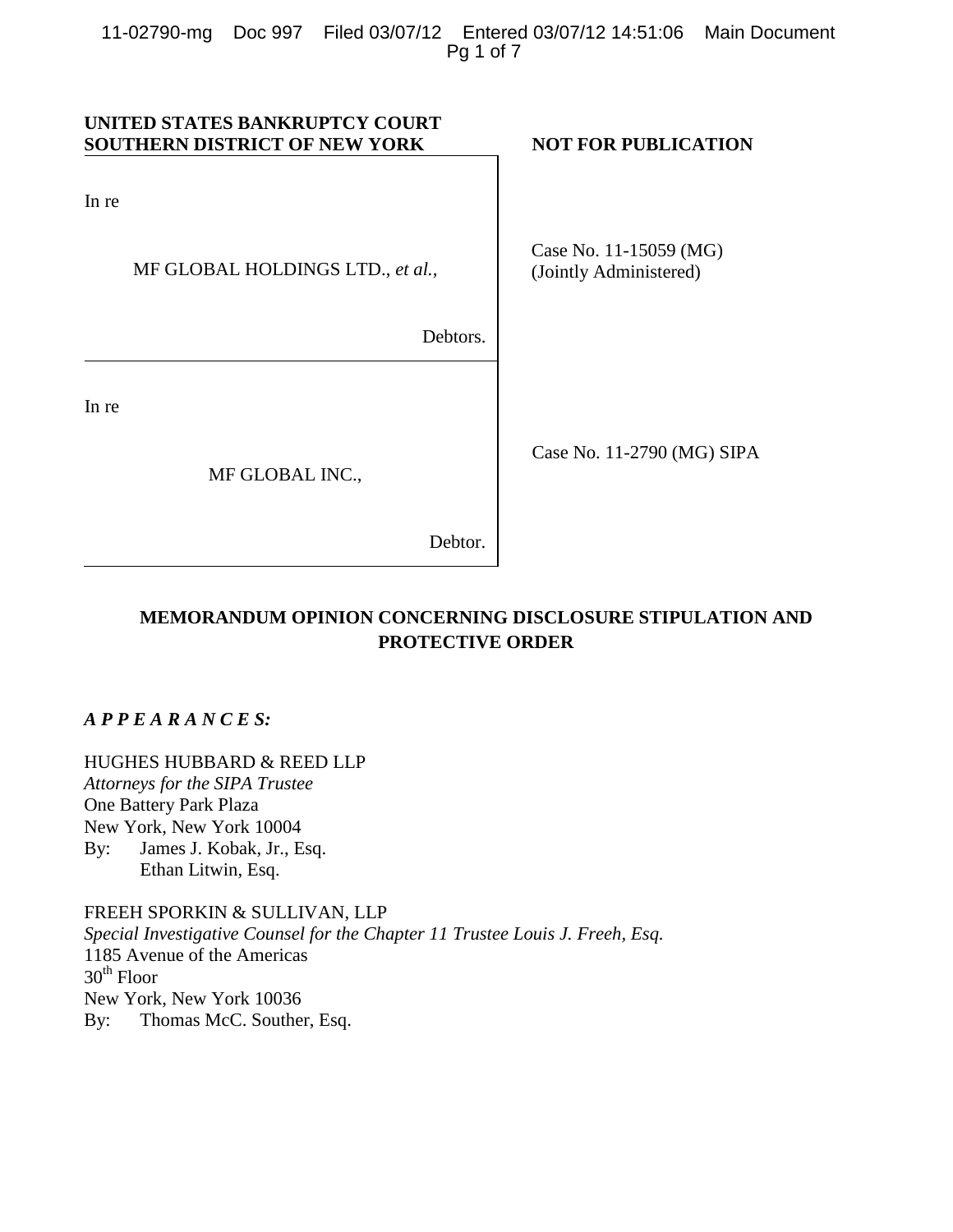11-02790-mg Doc 997 Filed 03/07/12 Entered 03/07/12 14:51:06 Main Document Pg 2 of 7

## MORRISON & FOERSTER LLP

*Counsel for Chapter 11 Trustee Louis J. Freeh, Esq.* 1290 Avenue of the Americas New York, New York 10104 By: Brett H. Miller, Esq.

Lorenzo Marinuzzi, Esq. Melissa Hager, Esq.

# FORD MARRIN ESPOSITO WITMEYER & GLESER, L.L.P.

*Attorneys for Sapere Wealth Management, Granite Asset Management, and Capere CTA Fund, L.P.* Wall Street Plaza 23rd Floor New York, New York 10005 By: John J. Witmeyer III, Esq. Jon R. Grabowski, Esq.

Stephen R. Chuk, Esq. DEWEY & LEBOEUF LLP

*Counsel for the Statutory Creditors' Committee of MF Global Holdings Ltd., et al.* 1301 Avenue of the Americas New York, New York 10019 By: Martin J. Bienenstock, Esq.

# **MARTIN GLENN UNITED STATES BANKRUPTCY JUDGE**

Pending before the Court is the *Dual Notice of Presentment of Disclosure Stipulation Agreement and Proposed Protective Order* (the "Protective Order") (ECF Doc. # 443) between Louis J. Freeh, the Chapter 11 Trustee (the "Chapter 11 Trustee") for MF Global Holdings Ltd, et al. ("MFGH") and James W. Giddens, Trustee (the "SIPA Trustee" and together with the Chapter 11 Trustee, the "Trustees") for the SIPA Liquidation of MF Global Inc. ("MFGI"). The Trustees seek Court approval of the Protective Order that provides a limited waiver by the Chapter 11 Trustee of certain privileges and protections with respect to documents, communications, and information relating to the business operations of MFGI, the Debtors (as defined in the Protective Order) and their direct and indirect subsidiaries, including but not limited to documents relating to or concerning segregated funds of MFGI, during the period between October 17, 2011, and October 31, 2011.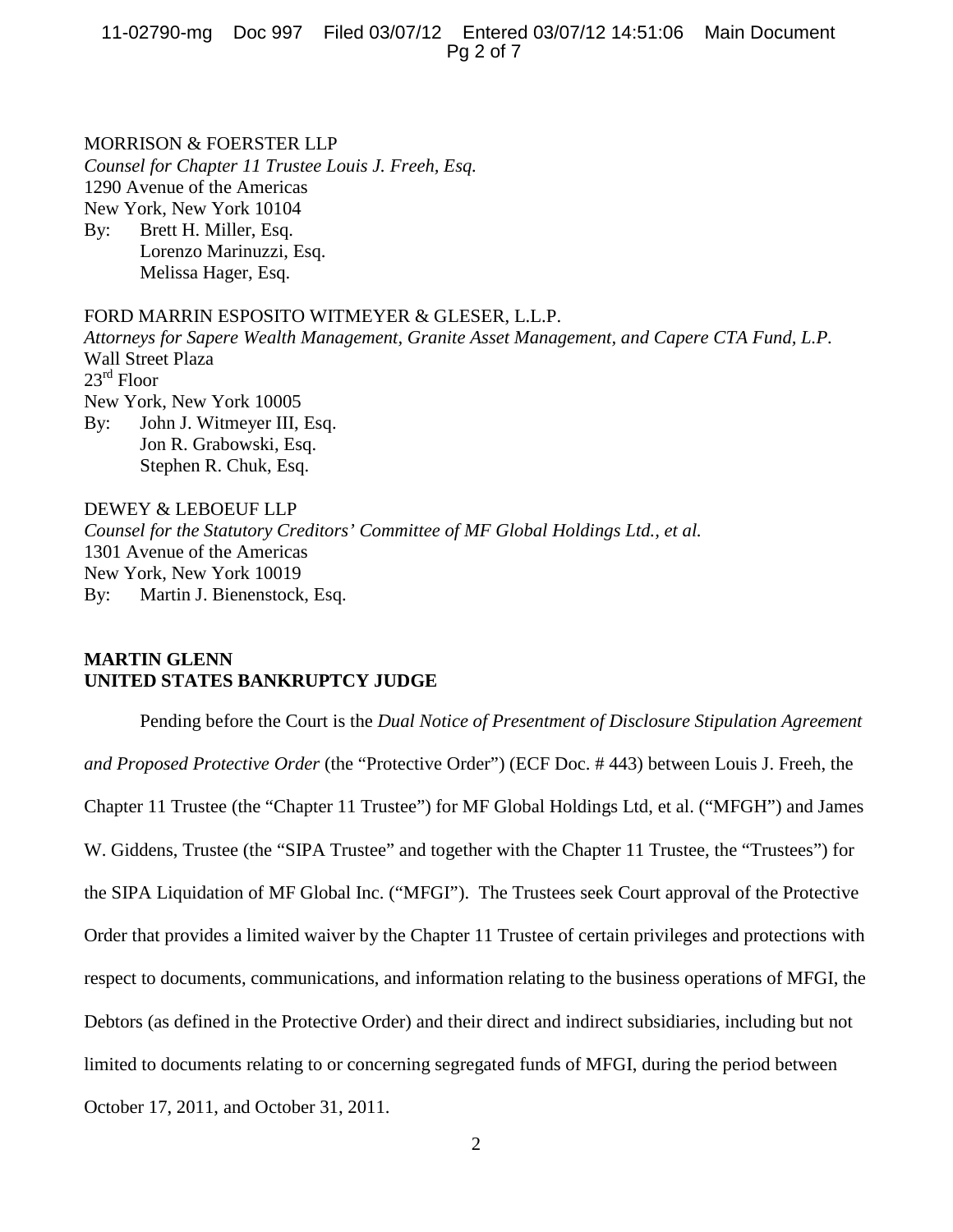# 11-02790-mg Doc 997 Filed 03/07/12 Entered 03/07/12 14:51:06 Main Document Pg 3 of 7

Sapere Wealth Management, Granite Asset Management, and Sapere CTA Fund, L.P. ("Sapere") object to the Protective Order as it is currently proposed (the "Objection"). (ECF Doc. # 457.) The Trustees have both responded to the Objection. (ECF Doc. ## 486, 488.) Through the Objection, Sapere requests that the Court require the inclusion of certain language or, in the alternative, refuse to approve the Protective Order as it is currently drafted. Sapere's Objection is without merit, and its proposed changes are unwarranted. Indeed, Sapere cites no law in support of its position and instead relies on a misguided understanding of the effect that this Protective Order would have, as well as general allegations that the Protective Order would constitute an impermissible advisory opinion. Accordingly, Sapere's objection is overruled and the Protective Order will be approved.

# **BACKGROUND**

# A. The Protective Order

The Protective Order between the Trustees provides for a waiver of certain privileges and protections concerning information relating to MFGI from October 17, 2011, through October 31, 2011 (the "Relevant Period"). Specifically, the Chapter 11 Trustee agrees to allow the SIPA Trustee to review:

> [A]ll documents, communications or information that either are in the possession, custody or control of the SIPA Trustee or are in the possession, custody or control of the Chapter 11 Trustee that are subject to claims of attorney-client privilege, shared privilege or work product protection, concerning the business operations of MFGI, the Debtors and their direct and indirect subsidiaries, including but not limited to documents relating to or concerning segregated funds of MFGI (collectively, the "Subject Matters").

Protective Order at 3. Additionally, the Protective Order provides that, given the investigations of

MFGI's and the Debtors' business operations that are being conducted by various state and federal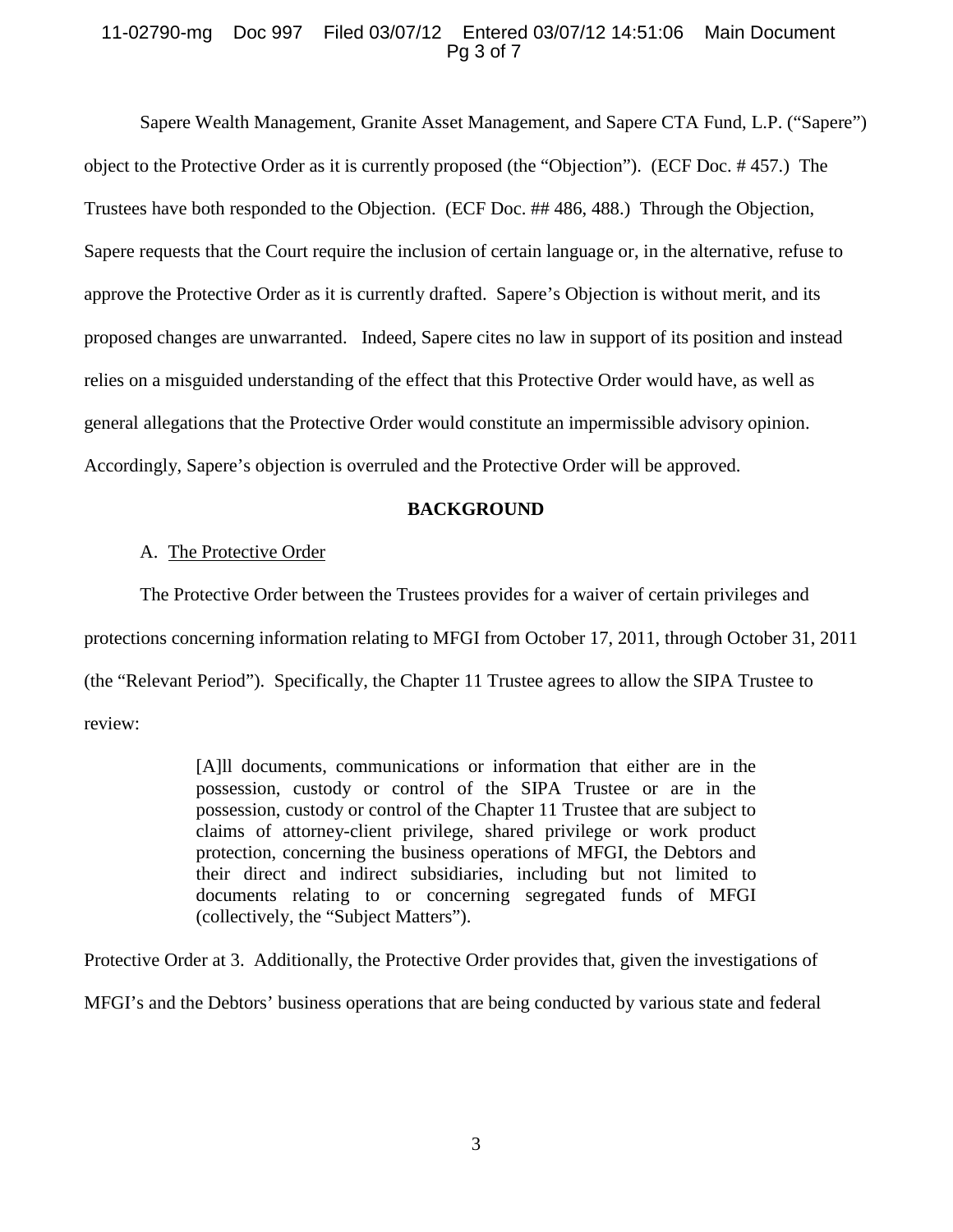## 11-02790-mg Doc 997 Filed 03/07/12 Entered 03/07/12 14:51:06 Main Document Pg 4 of 7

government agencies, all documents, communications, and information relating to the Subject Matters will be made available to the Government Authorities.<sup>[1](#page-3-0)</sup> Protective Order at 4.

Additionally, the Protective Order provides that the agreed-upon waiver between the Trustees does not constitute a broader waiver under Federal Rule of Evidence ("FRE") 502(a)(3), and that the Protective Order will not affect 'any claim or waiver of attorney-client or shared privilege and/or work product protections held by persons or parties other than the Chapter 11 Trustee. Protective Order at 5.

## B. Sapere's Objection

l

Through its Objection, Sapere requests that the Court either refuse to approve the Protective Order or require the Trustees to include additional language to address what it believes to be fundamental deficiencies in the Protective Order. However, Sapere's Objection cites no law in support of its position, and Sapere's issues arise out of what can only be explained by a fundamental inability to understand the basic nature and effect of stipulated waivers.

Sapere first takes issue with the Trustees' attempt to limit the Chapter 11 Trustee's waiver to documents, communications, and information relating to the Subject Matters during the Relevant Period, and not further, arguing that the approval of that provision of the Protective Order "would . . . be a judicial determination that a privilege continues in yet-undisclosed documents, communications or information despite [FRE] 502(a)(3)." Obj. at 2. Second, Sapere argues that the Protective Order is too narrow in defining the Relevant Period, and that it should define that period, at a minimum, as the period from the beginning of Jon Corzine's tenure at MFGI through October 31, 2011. Obj. at 3-4. Third, Sapere requests that language be added to the paragraph of the Protective Order that reserves the rights of persons other than the Chapter 11 Trustee.

<span id="page-3-0"></span><sup>&</sup>lt;sup>1</sup> The Protective Order defines the Governmental Authorities as the Commodity Futures Trading Commission, the Securities and Exchange Commission, the United States Attorneys' offices for the Southern District of New York and the Northern District of Illinois and the Congress of the United States. Protective Order at 4.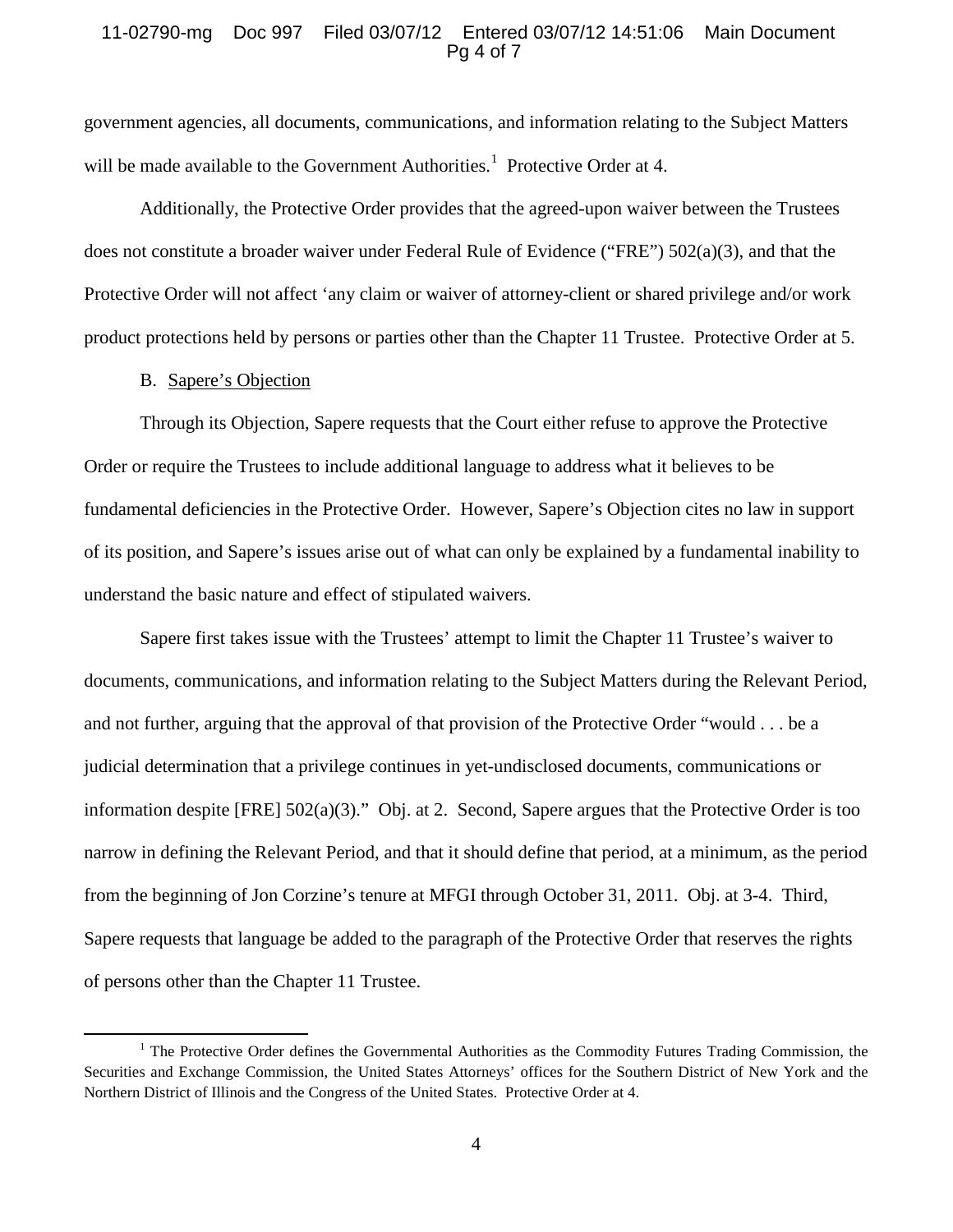### 11-02790-mg Doc 997 Filed 03/07/12 Entered 03/07/12 14:51:06 Main Document Pg 5 of 7

And last, Sapere believes that the Court should refuse to approve the Protective Order because of fundamental problems relating to the first decretal paragraph of the Protective Order. Sapere argues that the Trustees are attempting to obtain a "non-waiver 'protective' order" from the Court to allow the Trustees to share material, "as to which the Court will not be asked to adjudicate the issue of privilege." Obj. at 8. Sapere further asserts that the Trustees are attempting to use FRE 502 to "allow the transfer of information between [the Trustees] . . . immune from the law of waiver." *Id.*

## C. The Trustees' Responses

The Trustees have both responded to the Sapere Objection. According to the SIPA Trustee, the Protective Order will "facilitate the parallel investigations currently conducted by governmental authorities" and provide those authorities with efficient access to documents, "reducing costs to both estates." (ECF Doc. # 488; SIPA Trustee's Resp. at 2.)

The Chapter 11 Trustee, in a similar vein, requests that the Court approve the Protective Order and overrule the Sapere Objection. (ECF Doc. # 486.) In an effort to correct Sapere's misunderstandings regarding the Protective Order, the Chapter 11 Trustee reiterates that it "intends to waive the ... privileges and/or ... protection concerning the Subject Matters during the Relevant Period." Ch. 11 Trustee's Resp. ¶ 3. Further, the Chapter 11 Trustee reiterates that the purpose of the Protective Order is simply to "protect the Debtors against any claim that the stipulated waiver implicitly effectuates a broader waiver outside the Subject Matters and beyond the Relevant Period." *Id.* The Chapter 11 Trustee correctly notes that such "cabined waivers" have been allowed in this District. *See, e.g. SEC v. Bank of America Corp.*, 09-CV-6829 (JSR), 2009 WL 3297493 (S.D.N.Y. Oct. 14, 2009).

#### **DISCUSSION**

In *SEC v. Bank of America Corp.*, Judge Rakoff approved a protective order that "allow[ed] the Bank of America to waive attorney-client privilege and work-product protection regarding certain

5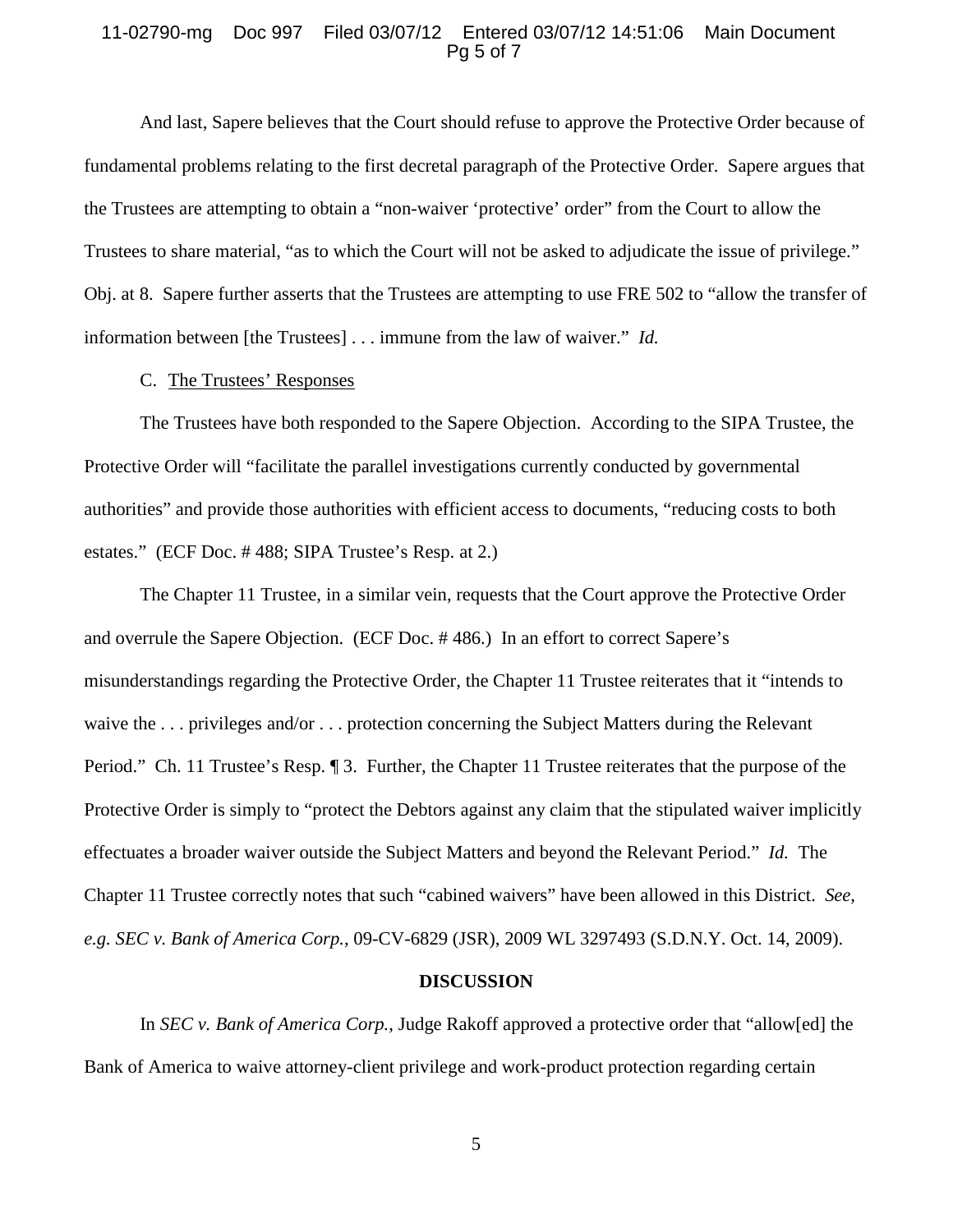## 11-02790-mg Doc 997 Filed 03/07/12 Entered 03/07/12 14:51:06 Main Document Pg 6 of 7

categories of information material to [the] case (and seemingly also relevant to certain ongoing state and federal inquiries) without thereby waiving such privilege and protection regarding other information that may be of interest in related private lawsuits." 2009 WL 3297493, at \*1. In approving that protective order—which is strikingly similar to the Protective Order in this case—Judge Rakoff expressly found that it comported with FRE 502. Further, Judge Rakoff noted the protective order:

> [S]imply protect[s] Bank of America against any claim that the stipulated waiver here attached implicitly effectuates a broader waiver; but the Protective Order in no way precludes any party in this or any other case from challenging on any other ground Bank of America's assertion of attorney-client privilege or work-product protection regarding any information.

*Id.* The language of the protective order approved by Judge Rakoff in *SEC v. Bank of America Corp.* is almost exactly the same as the language in the Protective Order proposed by the Trustees, and the effect of the Protective Order in this case would be exactly the same.

Sapere's contention that the Court's approval of the Protective Order would constitute a judicial determination that any privileges would continue in other documents entirely misses the mark. As Judge Rakoff made abundantly clear in *SEC v. Bank of America*, the Protective Order provides a waiver—to the extent that any privilege exists—of privileges and protections relating to all documents, information, and communications related to the Subject Matters during the Relevant Period, and not further. Rather than a determination that privilege exists as to items outside the Subject Matters and Relevant Period, the Protective Order only provides that, to the extent a privilege and/or protection exists as to those items, the Protective Order does not effect a waiver of that privilege and/or protection.

Second, Sapere's objection to the Trustees' narrow definition of the Relevant Period lacks any legal support. The Court has been asked to approve a Protective Order granting a limited waiver of certain privileges and protections covering a specific time period mutually agreed upon by the Trustees.